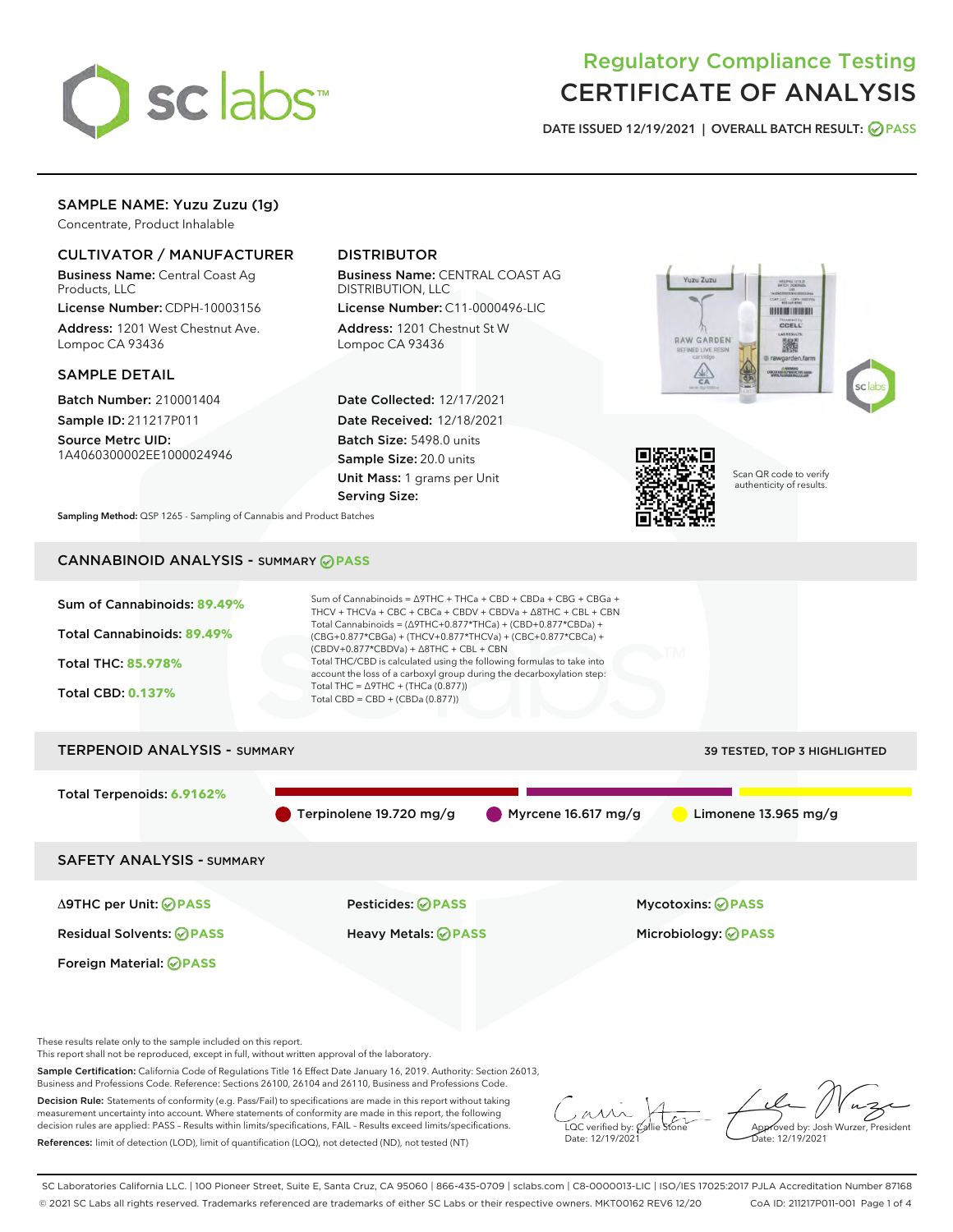

Terpene analysis utilizing gas chromatography-flame ionization detection (GC-



YUZU ZUZU (1G) | DATE ISSUED 12/19/2021 | OVERALL BATCH RESULT: ☑ PASS

TERPENOID TEST RESULTS - 12/19/2021

FID). **Method:** QSP 1192 - Analysis of Terpenoids by GC-FID

#### CANNABINOID TEST RESULTS - 12/18/2021 2 PASS

Tested by high-performance liquid chromatography with diode-array detection (HPLC-DAD). **Method:** QSP 1157 - Analysis of Cannabinoids by HPLC-DAD

#### TOTAL CANNABINOIDS: **89.49%**

Total Cannabinoids (Total THC) + (Total CBD) + (Total CBG) + (Total THCV) + (Total CBC) + (Total CBDV) + ∆8THC + CBL + CBN

TOTAL THC: **85.978%** Total THC (∆9THC+0.877\*THCa)

TOTAL CBD: **0.137%**

Total CBD (CBD+0.877\*CBDa)

TOTAL CBG: 2.762% Total CBG (CBG+0.877\*CBGa)

TOTAL THCV: 0.43% Total THCV (THCV+0.877\*THCVa)

TOTAL CBC: ND Total CBC (CBC+0.877\*CBCa)

TOTAL CBDV: ND Total CBDV (CBDV+0.877\*CBDVa)

| <b>COMPOUND</b>            | LOD/LOQ<br>(mg/g) | <b>MEASUREMENT</b><br><b>UNCERTAINTY</b><br>(mg/g) | <b>RESULT</b><br>(mg/g) | <b>RESULT</b><br>(%) |
|----------------------------|-------------------|----------------------------------------------------|-------------------------|----------------------|
| <b>A9THC</b>               | 0.06 / 0.26       | ±29.576                                            | 859.78                  | 85.978               |
| <b>CBG</b>                 | 0.06/0.19         | ±1.088                                             | 27.62                   | 2.762                |
| <b>THCV</b>                | 0.1 / 0.2         | ±0.21                                              | 4.3                     | 0.43                 |
| <b>CBN</b>                 | 0.1/0.3           | ±0.12                                              | 1.8                     | 0.18                 |
| <b>CBD</b>                 | 0.07/0.29         | ±0.063                                             | 1.37                    | 0.137                |
| $\triangle$ 8THC           | 0.1 / 0.4         | N/A                                                | <b>ND</b>               | <b>ND</b>            |
| <b>THCa</b>                | 0.05/0.14         | N/A                                                | <b>ND</b>               | <b>ND</b>            |
| <b>THCVa</b>               | 0.07/0.20         | N/A                                                | <b>ND</b>               | <b>ND</b>            |
| <b>CBDa</b>                | 0.02/0.19         | N/A                                                | <b>ND</b>               | <b>ND</b>            |
| <b>CBDV</b>                | 0.04/0.15         | N/A                                                | <b>ND</b>               | <b>ND</b>            |
| <b>CBDVa</b>               | 0.03/0.53         | N/A                                                | <b>ND</b>               | <b>ND</b>            |
| <b>CBGa</b>                | 0.1/0.2           | N/A                                                | <b>ND</b>               | <b>ND</b>            |
| <b>CBL</b>                 | 0.06 / 0.24       | N/A                                                | <b>ND</b>               | <b>ND</b>            |
| <b>CBC</b>                 | 0.2 / 0.5         | N/A                                                | <b>ND</b>               | <b>ND</b>            |
| <b>CBCa</b>                | 0.07 / 0.28       | N/A                                                | <b>ND</b>               | <b>ND</b>            |
| <b>SUM OF CANNABINOIDS</b> |                   |                                                    | 894.9 mg/g              | 89.49%               |

#### **UNIT MASS: 1 grams per Unit**

| ∆9THC per Unit                         | 1120 per-package limit | 859.78 mg/unit | <b>PASS</b> |
|----------------------------------------|------------------------|----------------|-------------|
| <b>Total THC per Unit</b>              |                        | 859.78 mg/unit |             |
| <b>CBD per Unit</b>                    |                        | $1.37$ mg/unit |             |
| <b>Total CBD per Unit</b>              |                        | $1.37$ mg/unit |             |
| <b>Sum of Cannabinoids</b><br>per Unit |                        | 894.9 mg/unit  |             |
| <b>Total Cannabinoids</b><br>per Unit  |                        | 894.9 mg/unit  |             |

| <b>COMPOUND</b>                      | LOD/LOQ<br>(mg/g) | <b>MEASUREMENT</b><br><b>UNCERTAINTY</b><br>(mg/g) | <b>RESULT</b><br>(mg/g) | <b>RESULT</b><br>$(\%)$ |
|--------------------------------------|-------------------|----------------------------------------------------|-------------------------|-------------------------|
| Terpinolene                          | 0.008 / 0.026     | ±0.4043                                            | 19.720                  | 1.9720                  |
| <b>Myrcene</b>                       | 0.008 / 0.025     | ±0.2144                                            | 16.617                  | 1.6617                  |
| Limonene                             | 0.005 / 0.016     | ±0.1997                                            | 13.965                  | 1.3965                  |
| $\beta$ Caryophyllene                | 0.004 / 0.012     | ±0.1690                                            | 4.746                   | 0.4746                  |
| $\beta$ Pinene                       | 0.004 / 0.014     | ±0.0357                                            | 3.105                   | 0.3105                  |
| $\alpha$ Pinene                      | 0.005 / 0.017     | ±0.0211                                            | 2.452                   | 0.2452                  |
| Ocimene                              | 0.011 / 0.038     | ±0.0411                                            | 1.281                   | 0.1281                  |
| Linalool                             | 0.009 / 0.032     | ±0.0483                                            | 1.270                   | 0.1270                  |
| $\alpha$ Humulene                    | 0.009 / 0.029     | ±0.0374                                            | 1.165                   | 0.1165                  |
| $\alpha$ Phellandrene                | 0.006 / 0.020     | ±0.0104                                            | 0.767                   | 0.0767                  |
| Terpineol                            | 0.016 / 0.055     | ±0.0467                                            | 0.761                   | 0.0761                  |
| Fenchol                              | 0.010 / 0.034     | ±0.0260                                            | 0.671                   | 0.0671                  |
| 3 Carene                             | 0.005 / 0.018     | ±0.0086                                            | 0.605                   | 0.0605                  |
| $\alpha$ Terpinene                   | 0.005 / 0.017     | ±0.0082                                            | 0.549                   | 0.0549                  |
| $\gamma$ Terpinene                   | 0.006 / 0.018     | ±0.0055                                            | 0.318                   | 0.0318                  |
| trans-ß-Farnesene                    | 0.008 / 0.025     | ±0.0086                                            | 0.243                   | 0.0243                  |
| Camphene                             | 0.005 / 0.015     | ±0.0027                                            | 0.238                   | 0.0238                  |
| <b>Borneol</b>                       | 0.005 / 0.016     | ±0.0046                                            | 0.110                   | 0.0110                  |
| $\alpha$ Bisabolol                   | 0.008 / 0.026     | ±0.0047                                            | 0.088                   | 0.0088                  |
| <b>Nerolidol</b>                     | 0.009 / 0.028     | ±0.0052                                            | 0.082                   | 0.0082                  |
| Geraniol                             | 0.002 / 0.007     | ±0.0033                                            | 0.074                   | 0.0074                  |
| Sabinene                             | 0.004 / 0.014     | ±0.0007                                            | 0.061                   | 0.0061                  |
| p-Cymene                             | 0.005 / 0.016     | ±0.0014                                            | 0.051                   | 0.0051                  |
| Valencene                            | 0.009 / 0.030     | ±0.0032                                            | 0.046                   | 0.0046                  |
| Fenchone                             | 0.009 / 0.028     | ±0.0012                                            | 0.041                   | 0.0041                  |
| Caryophyllen <mark>e</mark><br>Oxide | 0.010 / 0.033     | ±0.0019                                            | 0.041                   | 0.0041                  |
| Guaiol                               | 0.009/0.030       | ±0.0016                                            | 0.033                   | 0.0033                  |
| Sabinene Hydrate                     | 0.006 / 0.022     | ±0.0012                                            | 0.031                   | 0.0031                  |
| $\alpha$ Cedrene                     | 0.005 / 0.016     | ±0.0009                                            | 0.031                   | 0.0031                  |
| Eucalyptol                           | 0.006 / 0.018     | N/A                                                | ND                      | ND                      |
| (-)-Isopulegol                       | 0.005 / 0.016     | N/A                                                | <b>ND</b>               | <b>ND</b>               |
| Camphor                              | 0.006 / 0.019     | N/A                                                | <b>ND</b>               | <b>ND</b>               |
| Isoborneol                           | 0.004 / 0.012     | N/A                                                | <b>ND</b>               | ND                      |
| Menthol                              | 0.008 / 0.025     | N/A                                                | <b>ND</b>               | ND                      |
| Nerol                                | 0.003 / 0.011     | N/A                                                | ND                      | ND                      |
| Citronellol                          | 0.003 / 0.010     | N/A                                                | <b>ND</b>               | ND                      |
| R-(+)-Pulegone                       | 0.003 / 0.011     | N/A                                                | <b>ND</b>               | ND                      |
| <b>Geranyl Acetate</b>               | 0.004 / 0.014     | N/A                                                | <b>ND</b>               | <b>ND</b>               |
| Cedrol                               | 0.008 / 0.027     | N/A                                                | <b>ND</b>               | <b>ND</b>               |

TOTAL TERPENOIDS 69.162 mg/g 6.9162%

SC Laboratories California LLC. | 100 Pioneer Street, Suite E, Santa Cruz, CA 95060 | 866-435-0709 | sclabs.com | C8-0000013-LIC | ISO/IES 17025:2017 PJLA Accreditation Number 87168 © 2021 SC Labs all rights reserved. Trademarks referenced are trademarks of either SC Labs or their respective owners. MKT00162 REV6 12/20 CoA ID: 211217P011-001 Page 2 of 4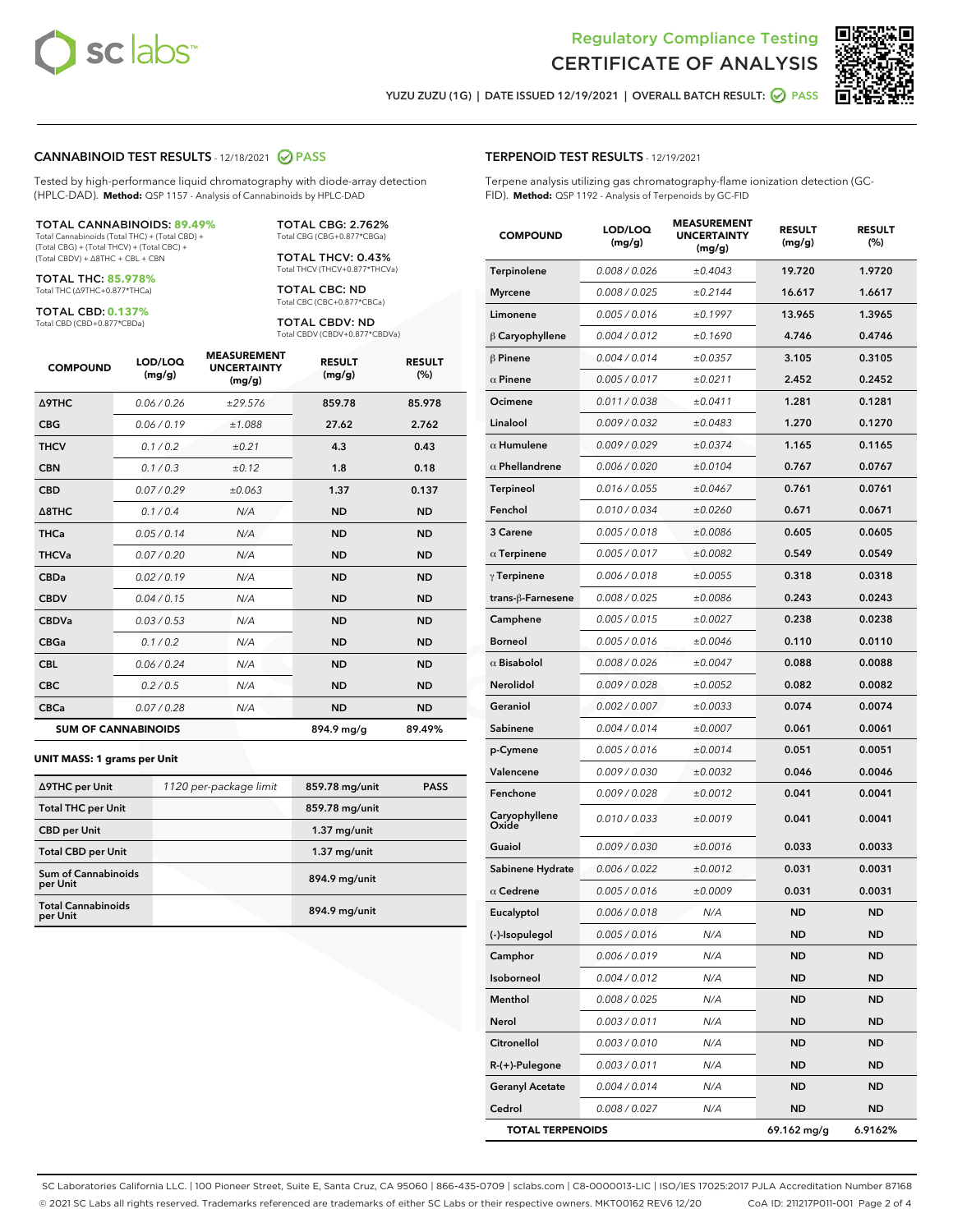



YUZU ZUZU (1G) | DATE ISSUED 12/19/2021 | OVERALL BATCH RESULT: 2 PASS

## CATEGORY 1 PESTICIDE TEST RESULTS - 12/19/2021 2 PASS

Pesticide and plant growth regulator analysis utilizing high-performance liquid chromatography-mass spectrometry (HPLC-MS) or gas chromatography-mass spectrometry (GC-MS). \*GC-MS utilized where indicated. **Method:** QSP 1212 - Analysis of Pesticides and Mycotoxins by LC-MS or QSP 1213 - Analysis of Pesticides by GC-MS

| <b>COMPOUND</b>             | LOD/LOQ<br>$(\mu g/g)$ | <b>ACTION</b><br><b>LIMIT</b><br>$(\mu g/g)$ | <b>MEASUREMENT</b><br><b>UNCERTAINTY</b><br>$(\mu g/g)$ | <b>RESULT</b><br>$(\mu g/g)$ | <b>RESULT</b> |
|-----------------------------|------------------------|----------------------------------------------|---------------------------------------------------------|------------------------------|---------------|
| Aldicarb                    | 0.03/0.08              | $>$ LOD                                      | N/A                                                     | <b>ND</b>                    | <b>PASS</b>   |
| Carbofuran                  | 0.02 / 0.05            | $\ge$ LOD                                    | N/A                                                     | <b>ND</b>                    | <b>PASS</b>   |
| Chlordane*                  | 0.03/0.08              | $>$ LOD                                      | N/A                                                     | <b>ND</b>                    | <b>PASS</b>   |
| Chlorfenapyr*               | 0.03/0.10              | $\ge$ LOD                                    | N/A                                                     | <b>ND</b>                    | <b>PASS</b>   |
| Chlorpyrifos                | 0.02 / 0.06            | $\ge$ LOD                                    | N/A                                                     | <b>ND</b>                    | <b>PASS</b>   |
| Coumaphos                   | 0.02 / 0.07            | $\ge$ LOD                                    | N/A                                                     | <b>ND</b>                    | <b>PASS</b>   |
| Daminozide                  | 0.02 / 0.07            | $\ge$ LOD                                    | N/A                                                     | <b>ND</b>                    | <b>PASS</b>   |
| <b>DDVP</b><br>(Dichlorvos) | 0.03/0.09              | $\ge$ LOD                                    | N/A                                                     | <b>ND</b>                    | <b>PASS</b>   |
| <b>Dimethoate</b>           | 0.03 / 0.08            | $\ge$ LOD                                    | N/A                                                     | <b>ND</b>                    | <b>PASS</b>   |
| Ethoprop(hos)               | 0.03/0.10              | $\ge$ LOD                                    | N/A                                                     | <b>ND</b>                    | <b>PASS</b>   |
| Etofenprox                  | 0.02 / 0.06            | $\ge$ LOD                                    | N/A                                                     | <b>ND</b>                    | <b>PASS</b>   |
| Fenoxycarb                  | 0.03 / 0.08            | $\ge$ LOD                                    | N/A                                                     | <b>ND</b>                    | <b>PASS</b>   |
| Fipronil                    | 0.03/0.08              | $>$ LOD                                      | N/A                                                     | <b>ND</b>                    | <b>PASS</b>   |
| Imazalil                    | 0.02 / 0.06            | $\ge$ LOD                                    | N/A                                                     | <b>ND</b>                    | <b>PASS</b>   |
| Methiocarb                  | 0.02 / 0.07            | $\ge$ LOD                                    | N/A                                                     | <b>ND</b>                    | <b>PASS</b>   |
| Methyl<br>parathion         | 0.03/0.10              | $\ge$ LOD                                    | N/A                                                     | <b>ND</b>                    | <b>PASS</b>   |
| <b>Mevinphos</b>            | 0.03/0.09              | $\ge$ LOD                                    | N/A                                                     | <b>ND</b>                    | <b>PASS</b>   |
| Paclobutrazol               | 0.02 / 0.05            | $>$ LOD                                      | N/A                                                     | <b>ND</b>                    | <b>PASS</b>   |
| Propoxur                    | 0.03/0.09              | $\ge$ LOD                                    | N/A                                                     | <b>ND</b>                    | <b>PASS</b>   |
| Spiroxamine                 | 0.03 / 0.08            | $\ge$ LOD                                    | N/A                                                     | <b>ND</b>                    | <b>PASS</b>   |
| Thiacloprid                 | 0.03/0.10              | $\ge$ LOD                                    | N/A                                                     | <b>ND</b>                    | <b>PASS</b>   |

#### CATEGORY 2 PESTICIDE TEST RESULTS - 12/19/2021 @ PASS

| <b>COMPOUND</b>          | LOD/LOQ<br>$(\mu g/g)$ | <b>ACTION</b><br><b>LIMIT</b><br>$(\mu g/g)$ | <b>MEASUREMENT</b><br><b>UNCERTAINTY</b><br>$(\mu g/g)$ | <b>RESULT</b><br>$(\mu g/g)$ | <b>RESULT</b> |
|--------------------------|------------------------|----------------------------------------------|---------------------------------------------------------|------------------------------|---------------|
| Abamectin                | 0.03/0.10              | 0.1                                          | N/A                                                     | <b>ND</b>                    | <b>PASS</b>   |
| Acephate                 | 0.02/0.07              | 0.1                                          | N/A                                                     | <b>ND</b>                    | <b>PASS</b>   |
| Acequinocyl              | 0.02/0.07              | 0.1                                          | N/A                                                     | <b>ND</b>                    | <b>PASS</b>   |
| Acetamiprid              | 0.02/0.05              | 0.1                                          | N/A                                                     | <b>ND</b>                    | <b>PASS</b>   |
| Azoxystrobin             | 0 02 / 0 07            | 0.1                                          | N/A                                                     | <b>ND</b>                    | <b>PASS</b>   |
| <b>Bifenazate</b>        | 0.01/0.04              | 0.1                                          | N/A                                                     | <b>ND</b>                    | <b>PASS</b>   |
| <b>Bifenthrin</b>        | 0.02 / 0.05            | 3                                            | N/A                                                     | <b>ND</b>                    | <b>PASS</b>   |
| <b>Boscalid</b>          | 0.03/0.09              | 0.1                                          | N/A                                                     | <b>ND</b>                    | <b>PASS</b>   |
| Captan                   | 0.19/0.57              | 0.7                                          | N/A                                                     | <b>ND</b>                    | <b>PASS</b>   |
| Carbaryl                 | 0.02/0.06              | 0.5                                          | N/A                                                     | <b>ND</b>                    | <b>PASS</b>   |
| Chlorantranilip-<br>role | 0.04/0.12              | 10                                           | N/A                                                     | <b>ND</b>                    | <b>PASS</b>   |
| Clofentezine             | 0.03/0.09              | 0.1                                          | N/A                                                     | <b>ND</b>                    | <b>PASS</b>   |

### CATEGORY 2 PESTICIDE TEST RESULTS - 12/19/2021 continued

| <b>COMPOUND</b>               | LOD/LOQ<br>(µg/g) | <b>ACTION</b><br><b>LIMIT</b><br>$(\mu g/g)$ | <b>MEASUREMENT</b><br><b>UNCERTAINTY</b><br>$(\mu g/g)$ | <b>RESULT</b><br>(µg/g) | <b>RESULT</b> |
|-------------------------------|-------------------|----------------------------------------------|---------------------------------------------------------|-------------------------|---------------|
| Cyfluthrin                    | 0.12 / 0.38       | $\overline{c}$                               | N/A                                                     | ND                      | <b>PASS</b>   |
| Cypermethrin                  | 0.11 / 0.32       | $\mathcal{I}$                                | N/A                                                     | ND                      | <b>PASS</b>   |
| <b>Diazinon</b>               | 0.02 / 0.05       | 0.1                                          | N/A                                                     | <b>ND</b>               | <b>PASS</b>   |
| Dimethomorph                  | 0.03 / 0.09       | 2                                            | N/A                                                     | ND                      | <b>PASS</b>   |
| Etoxazole                     | 0.02 / 0.06       | 0.1                                          | N/A                                                     | ND                      | <b>PASS</b>   |
| Fenhexamid                    | 0.03 / 0.09       | 0.1                                          | N/A                                                     | ND                      | <b>PASS</b>   |
| Fenpyroximate                 | 0.02 / 0.06       | 0.1                                          | N/A                                                     | <b>ND</b>               | <b>PASS</b>   |
| Flonicamid                    | 0.03 / 0.10       | 0.1                                          | N/A                                                     | ND                      | <b>PASS</b>   |
| Fludioxonil                   | 0.03 / 0.10       | 0.1                                          | N/A                                                     | ND                      | <b>PASS</b>   |
| Hexythiazox                   | 0.02 / 0.07       | 0.1                                          | N/A                                                     | ND                      | <b>PASS</b>   |
| Imidacloprid                  | 0.04 / 0.11       | 5                                            | N/A                                                     | ND                      | <b>PASS</b>   |
| Kresoxim-methyl               | 0.02 / 0.07       | 0.1                                          | N/A                                                     | ND                      | <b>PASS</b>   |
| Malathion                     | 0.03 / 0.09       | 0.5                                          | N/A                                                     | ND                      | <b>PASS</b>   |
| Metalaxyl                     | 0.02 / 0.07       | $\overline{c}$                               | N/A                                                     | ND                      | <b>PASS</b>   |
| Methomyl                      | 0.03 / 0.10       | $\mathbf{1}$                                 | N/A                                                     | ND                      | <b>PASS</b>   |
| Myclobutanil                  | 0.03 / 0.09       | 0.1                                          | N/A                                                     | <b>ND</b>               | <b>PASS</b>   |
| Naled                         | 0.02 / 0.07       | 0.1                                          | N/A                                                     | ND                      | <b>PASS</b>   |
| Oxamyl                        | 0.04 / 0.11       | 0.5                                          | N/A                                                     | ND                      | PASS          |
| Pentachloronitro-<br>benzene* | 0.03 / 0.09       | 0.1                                          | N/A                                                     | ND                      | <b>PASS</b>   |
| Permethrin                    | 0.04 / 0.12       | 0.5                                          | N/A                                                     | ND                      | <b>PASS</b>   |
| Phosmet                       | 0.03 / 0.10       | 0.1                                          | N/A                                                     | ND                      | <b>PASS</b>   |
| Piperonylbu-<br>toxide        | 0.02 / 0.07       | 3                                            | N/A                                                     | <b>ND</b>               | <b>PASS</b>   |
| Prallethrin                   | 0.03 / 0.08       | 0.1                                          | N/A                                                     | ND                      | <b>PASS</b>   |
| Propiconazole                 | 0.02 / 0.07       | 0.1                                          | N/A                                                     | <b>ND</b>               | <b>PASS</b>   |
| Pyrethrins                    | 0.04 / 0.12       | 0.5                                          | N/A                                                     | ND                      | <b>PASS</b>   |
| Pyridaben                     | 0.02 / 0.07       | 0.1                                          | N/A                                                     | <b>ND</b>               | <b>PASS</b>   |
| Spinetoram                    | 0.02 / 0.07       | 0.1                                          | N/A                                                     | ND                      | <b>PASS</b>   |
| Spinosad                      | 0.02 / 0.07       | 0.1                                          | N/A                                                     | ND                      | <b>PASS</b>   |
| Spiromesifen                  | 0.02 / 0.05       | 0.1                                          | N/A                                                     | <b>ND</b>               | <b>PASS</b>   |
| Spirotetramat                 | 0.02 / 0.06       | 0.1                                          | N/A                                                     | ND                      | <b>PASS</b>   |
| Tebuconazole                  | 0.02 / 0.07       | 0.1                                          | N/A                                                     | ND                      | <b>PASS</b>   |
| Thiamethoxam                  | 0.03 / 0.10       | 5                                            | N/A                                                     | <b>ND</b>               | <b>PASS</b>   |
| Trifloxystrobin               | 0.03 / 0.08       | 0.1                                          | N/A                                                     | <b>ND</b>               | <b>PASS</b>   |

SC Laboratories California LLC. | 100 Pioneer Street, Suite E, Santa Cruz, CA 95060 | 866-435-0709 | sclabs.com | C8-0000013-LIC | ISO/IES 17025:2017 PJLA Accreditation Number 87168 © 2021 SC Labs all rights reserved. Trademarks referenced are trademarks of either SC Labs or their respective owners. MKT00162 REV6 12/20 CoA ID: 211217P011-001 Page 3 of 4